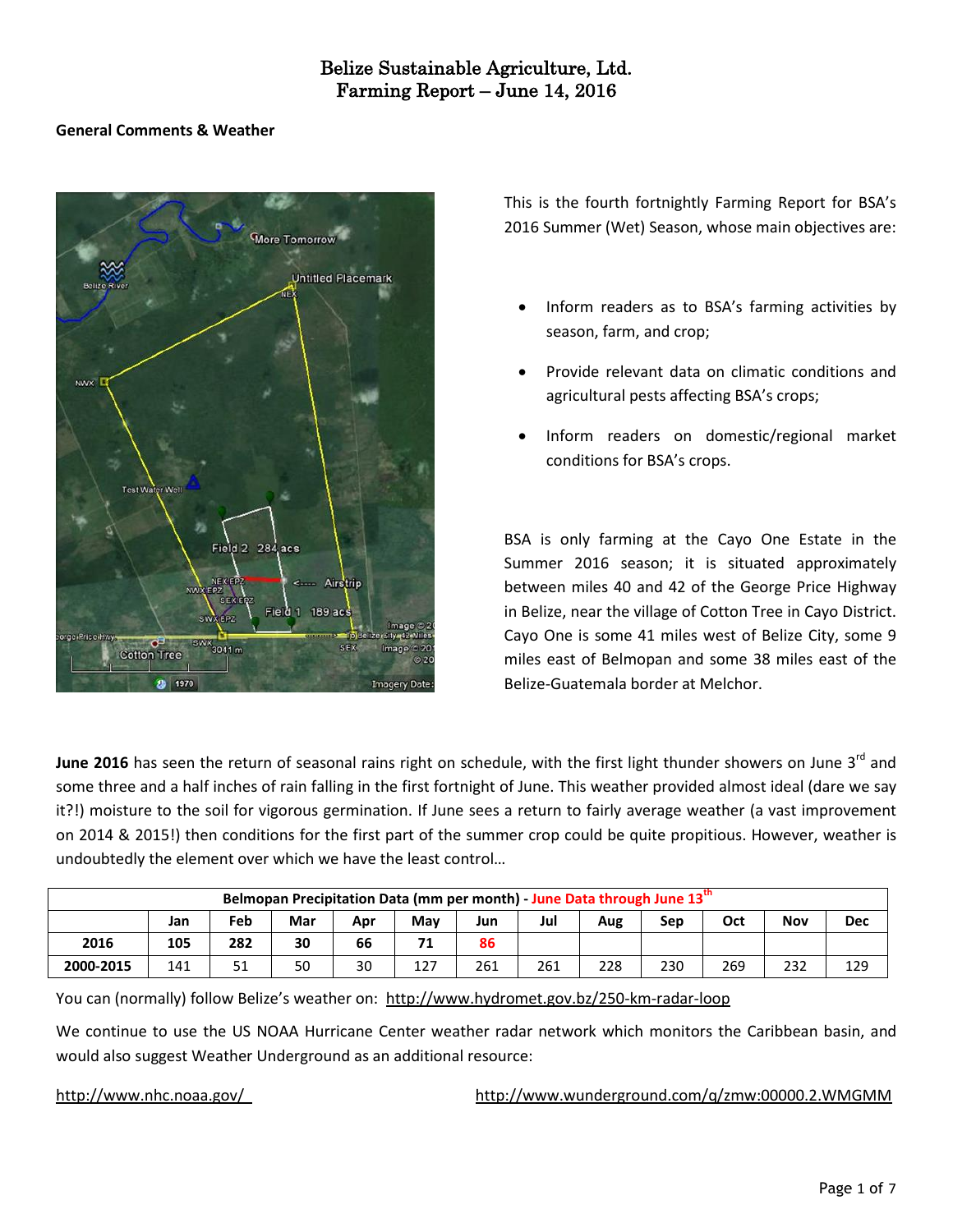**Cayo One** ~ 473 acres (100% non-irrigated)

### **Farm Operations**

### Land Preparations

These were timely completed, and a full description is provided in the Lot Records at the end of this document. We particularly expect to see a benefit from the Land/Planing/Levelling work carried out. The second land planing pass performed on Field 2 is already showing early benefits with a quasi-absence of puddling anywhere on the field (of course heady rainfalls would likely trigger some ponding).

### Seed Selection & Planting

BSA has chosen to plant most of its acreage in one seed variety, with the balance allocated to two trials (the third trial previously chosen was abandoned as the local seed dealer could not ensure timely delivery).

Planting began on Saturday May 28<sup>th</sup> and finished on June 1<sup>st</sup>. Final acreages planted were:

- **DeKalb 7088 - 425 acres (Part of Field 1 and all of Field 2) @ 27,000 seeds/acre**
- **Dow 3383 - 24 acres (Part of Field 1) @ 27,000 seeds/acre**
- **American Seed & Genetics R9000 - 24 acres (Part of Field 1) @ 27,000 seeds/acre**

All varieties displayed a vigorous emergence. See the May  $17<sup>th</sup>$  report for a detailed description of these seed varieties.

We have been and will be fertilizing the three plots in exactly the same fashion for trial control purposes.

#### Fertilizer Program

We feel it is worth repeating BSA's fertilizer strategy for Cayo One, which is based on multiple goals:

- 1. Test the impact of higher fertilization rates on yields
- 2. Ensure that fertilization is at least 110% of theoretical "maintenance rates"
- 3. Test one plot for higher Nitrogen Applications
- 4. Initiate long term trial of organic worm based soil enrichment

For a detailed discussion of BSA's fertilizer strategy, see the May  $31^{st}$  report and the field matrices later in this report. However, based on experience at planting time this year and last, and being mindful of an expected sharp increase in acreage under production going forward, we intend to monitor this crop's performance to possibly re-evaluate our strategy regarding liquid fertilizers.

There has been debate for many years over the advantages/disadvantages of a liquid/dry fertilizer program at planting. Proponents of the "liquid" program claim the immediate availability of high levels of phosphorous and potassium is key to vigorous and healthy plant growth. This is countered by the "dry" fertilizer argument that the kernel has all the necessary nutrients and the immediate need for these high levels is simply non-existent that early in the plant's development cycle. They will typically place the trickle of dry granular fertilizer under the seed so the roots have ready and available access as soon as they need it. Both methods have found success and observed data indicate that there is really no clear "winner" when it comes to yields.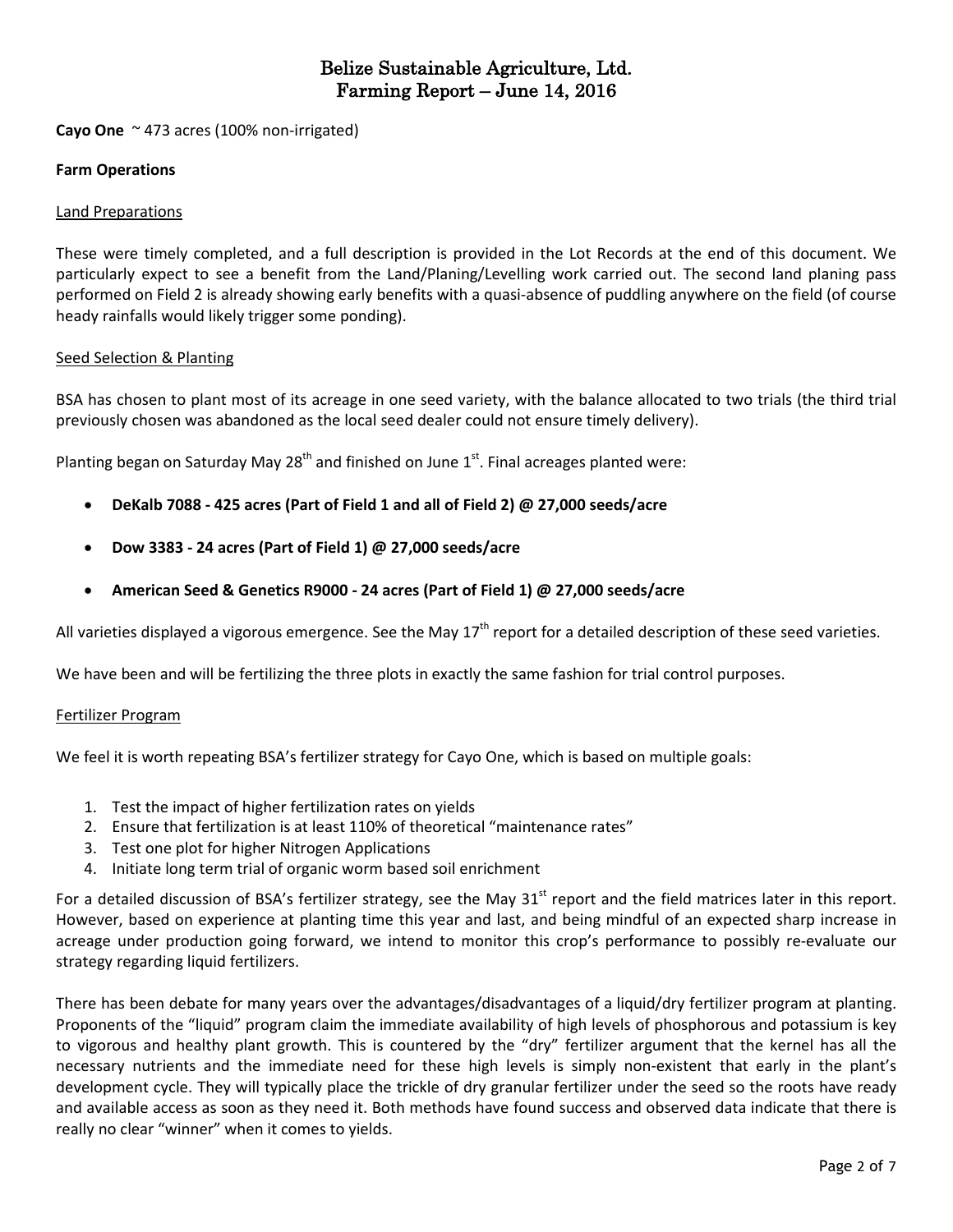Another thought is emerging: simply ensure that all of the necessary initial nutrients are available through the pre-plant fertilization program. This would require very little extra effort in soil preparation and eliminate a plethora of time consuming processes during planting. Arguments can be made for all three types of fertilizer application methods.

This last one is particularly appealing to the farm team as much time is spent in preparation of these liquids and their relative high cost/nutritional benefit is un-compelling. We will observe crop behavior this year, but expect that BSA will do comparison trials of these methods during the 2017 summer crop.

### Early Crop behavior

The corn emerged promptly after the two rains that we had a few days after planting. The vigor looks good; spacing and singulation are very acceptable. In the next Farm Report we will present the actual plant counts for each variety and also give an opinion on how each variety is faring from an early entomological point of view.

We had hoped to receive a little grace from our biggest pest; the worm. However, through careful vigilance we were able to detect their presence in the perimeter of both Fields 1 and 2. BSA undertook a spraying of insecticide on June 13 around the perimeter of the fields to stop their advance further into the field. This is a common practice and is usually found to be very effective. The larvae hatch in the surrounding areas where machinery has left them untouched and when hatched, will come for their preferred meal; our corn. Early detection is a key to success as their mortality rate when young is much higher than slightly matured instars.

The insecticide used was Certero. It is a relatively new chemical from Bayer and was by far and away the best performer last year. We are hopeful of equally superior results this year. It was applied aerially as a ground rig was unavailable until later this week, and time is of the essence for these applications.





**Field 1 Emergence Day 7 – June 8, 2016 Field 2 Emergence Day 8 – June 9, 2016**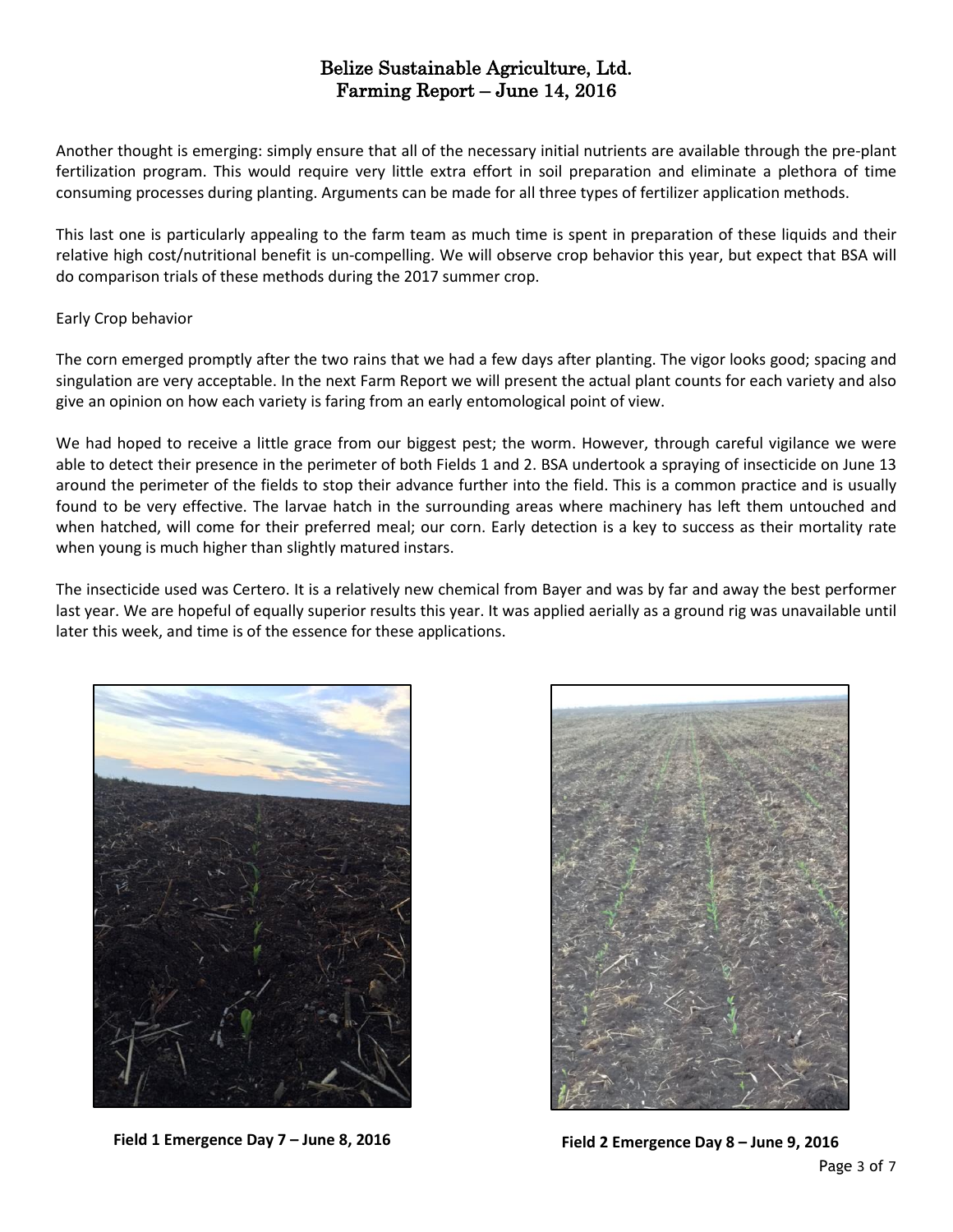

**Healthy Corn Sprout on Day 8 – June 9, 2016**



**DK 7088 Vigorous Sprout on Day 9 – June 10, 2016**



**Field 1 on Day 9 – June 10, 2016**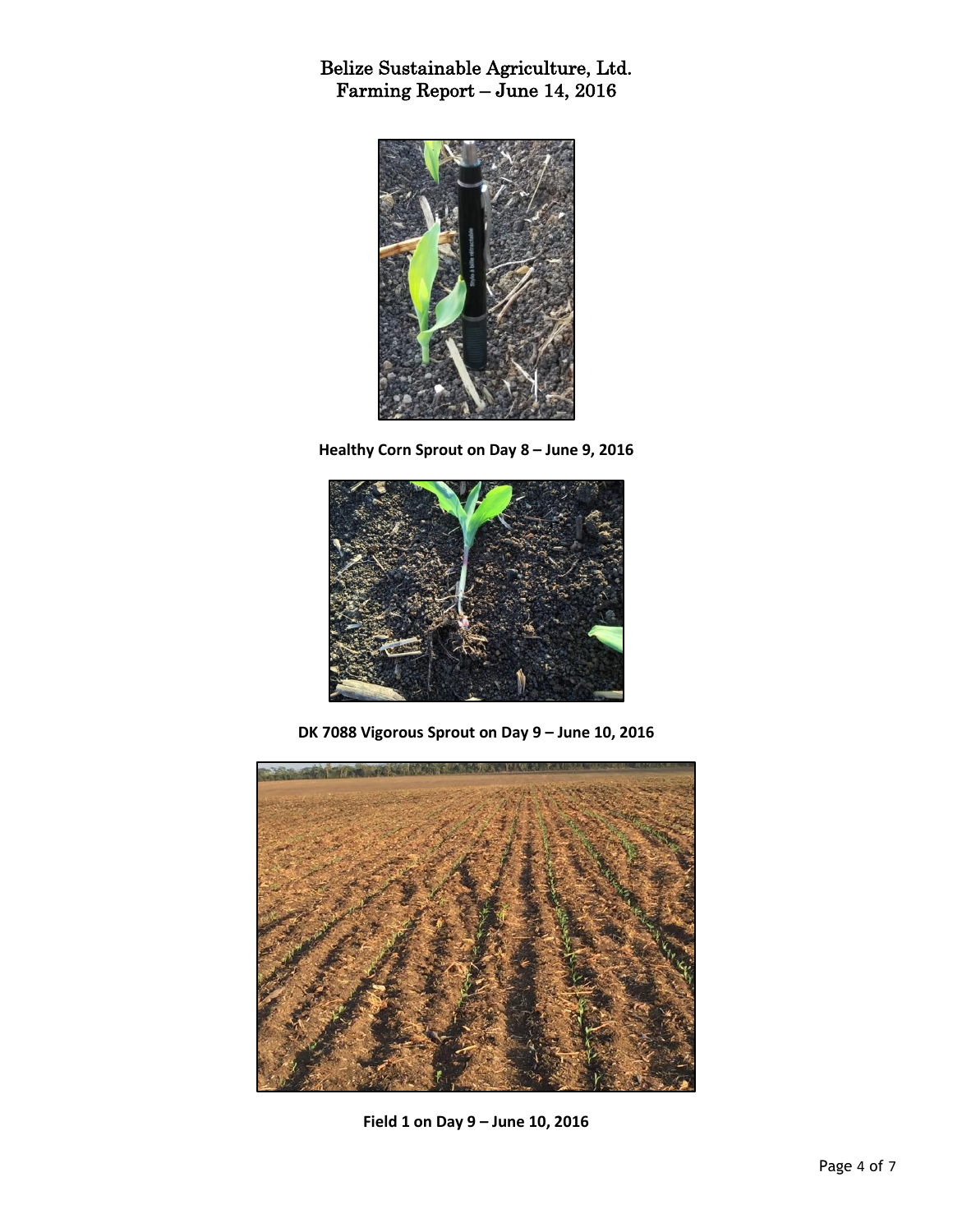### **Market Conditions and Conclusion**

Grain prices remain broadly unchanged in Belize during the past month, notwithstanding the recent improvement in global prices. They have in fact remained mostly stable over the five months since the end of the 2015 harvest, once again with the exception of weaker soybean prices which appear to have found a bottom.

### Corn

Corn volumes in storage continue to be seen as adequate to meet needs until the summer 2016 corn crop is harvested. Belize's corn price of BZD 28.00-30.00/cwt (USD 310-330/mt) remains high compared to CBOT/World market prices, although once again it is important to remember that total demand at these price levels is limited.

Based on anecdotal evidence and aerial observations, we believe that corn plantings in Belize will be lower this season as farmers are beginning to diverting acreage to sugar cane (Cayo District) and Soybeans (Orange Walk District).

Meanwhile, the Spanish Lookout co-operative has reportedly been offering corn at the low end of the local price range but the quantities offered have not been sufficient to materially impact the market.

### Soybeans

Soybeans in Belize remain firmed modestly in price, despite expectations for increased plantings. #1 Grade Soybeans are now selling at 50.00/cwt (USD 550/mt), although lower grade #2 are steeply discounted at \$40.00/cwt. (USD 440/mt).

The main challenge in soybean processing in Belize remains finding a market for residual soybean oil, although we understand that local processors may be developing solutions to this challenge.

#### Edible Beans

Edible beans are a surprisingly erratic market. Some varieties ("Small Reds" and "Black-eyed") remain well bid around the BZD 90.00/cwt while others like Light Red Kidney have trended downward BZD 75.00/CWT, despite all of the older season crop having been sold.

#### Rice

The Rice harvest is in and was broadly successful for farmers with irrigated fields. Domestic prices for rough/paddy rice remain stable at BZD 45.00/cwt (USD 495/mt), which continues to be a high premium relative to global market prices (USD 275/mt). Belize's rice farmers are entirely focused on selling in the (small) domestic market.

We are excited by the positive start to the Summer 2016 season, although it is very early days. If weather conditions are more "normal" than in 2015, we are confident that Cayo One will be able to demonstrate its considerable *potential. Moreover, regional market conditions remain quite buoyant, despite generally weak prices for agricultural* commodity prices on global markets. Once again, we retain all of our optimism for Belize's remarkable farming *potential!*

Thanks! - Abram Dyck, John Peters, and the Farming Report Editorial Team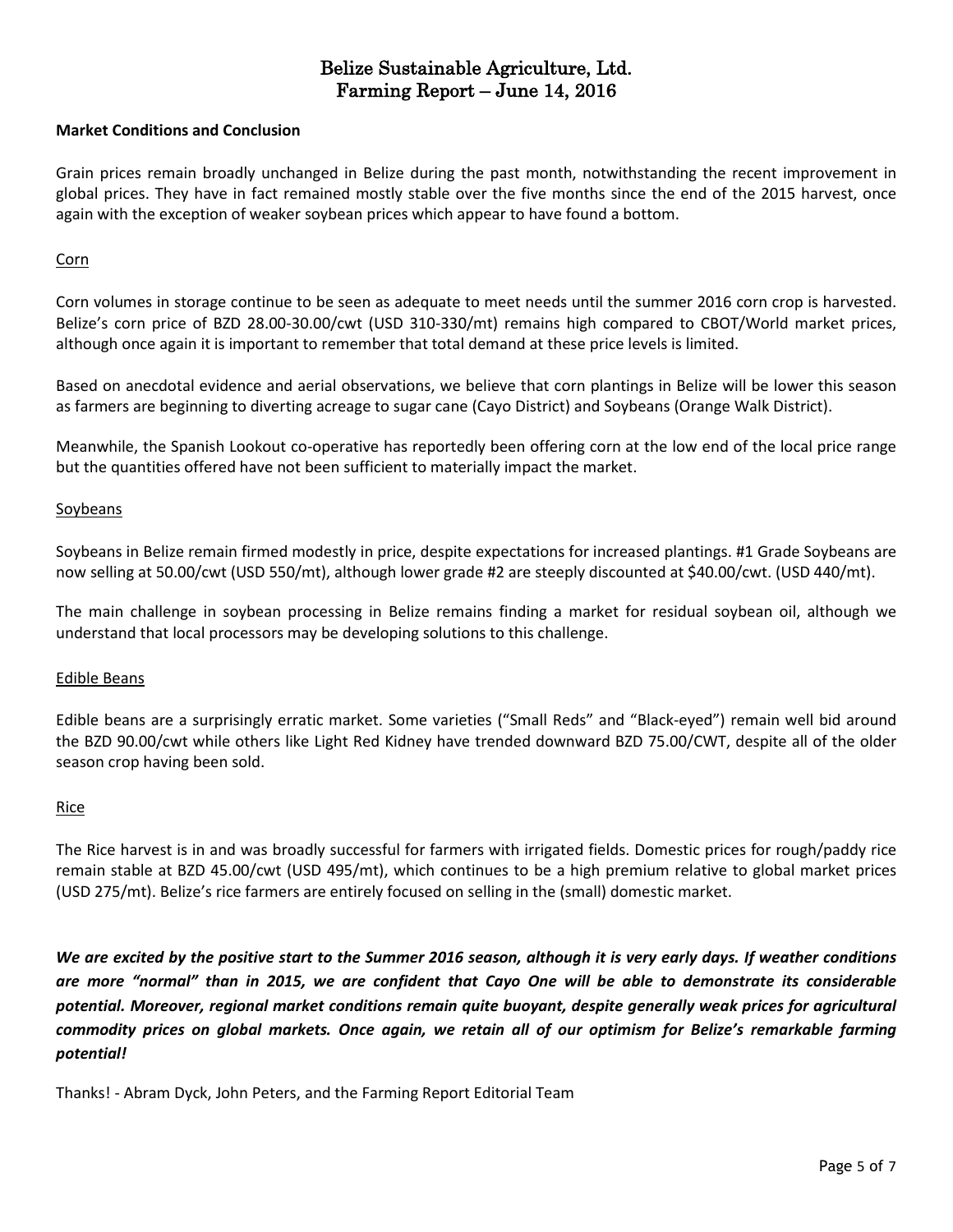| <b>Grower</b> | Location | <b>Field</b><br># | <b>Acres</b> | Irr<br>? | Soil<br><b>Type</b> | Crop             | <b>Seed Variety</b><br>(count/acre) | Plant<br><b>Date</b> | <b>Stand</b><br><b>Date</b> | <b>Fertilizer</b><br>Program<br>(For full details of<br>applications, refer<br>to Lot Records)                      | <b>Comments</b>                                                                                                                                                      |
|---------------|----------|-------------------|--------------|----------|---------------------|------------------|-------------------------------------|----------------------|-----------------------------|---------------------------------------------------------------------------------------------------------------------|----------------------------------------------------------------------------------------------------------------------------------------------------------------------|
| <b>BSA</b>    | Cayo One | 1a                | 14           | N        | <b>Black</b>        | Corn<br>(Yellow) | DeKalb 7088<br>27,000               | June<br>$\mathbf{1}$ | June 7                      | Base<br>13.3-30.3-13.2-1.8S<br>330lbs/acre<br>Liquid<br>Aporte-M<br>2L/Acre<br><b>TRIAL</b><br>Vermiplex<br>4L/Acre | Land Preparation underway<br>May 1, 2016; continues May<br>17, 2016 under good<br>conditions; finished May 23.<br>Planting June 1. Vigorous<br>emergence June 5-10   |
| <b>BSA</b>    | Cayo One | 1 <sub>b</sub>    | 24           | N        | <b>Black</b>        | Corn<br>(Yellow) | Dow<br>3383<br>27,000               | May<br>31            | June 7                      | Base<br>13.3-30.3-13.2-1.8S<br>330lbs/acre<br>Liquid<br>Aporte-M<br>2L/Acre                                         | Land Preparation underway<br>May 1, 2016; continues May<br>17, 2016 under good<br>conditions; finished May 23.<br>Planted May 31. Vigorous<br>emergence June 5-10    |
| <b>BSA</b>    | Cayo One | 1 <sub>c</sub>    | 24           | N        | <b>Black</b>        | Corn<br>(Yellow) | ASG<br>R9000<br>27,000              | May<br>31            | June 7                      | <b>Base</b><br>13.3-30.3-13.2-1.8S<br>330lbs/acre<br>Liquid<br>Aporte-M<br>2L/Acre                                  | Land Preparation underway<br>May 4, 2016; continues May<br>17, 2016 under good<br>conditions; finished May 23.<br>Planted May 31. Vigorous<br>emergence June 5-10    |
| <b>BSA</b>    | Cayo One | $\overline{2}$    | 284          | N        | <b>Black</b>        | Corn<br>(Yellow) | Dekalb 7088<br>27,000               | May<br>28-31         | June 7                      | <b>Base</b><br>13.3-30.3-13.2-1.8S<br>330lbs/acre<br>Liquid<br>Aporte-M<br>2L/Acre                                  | Land Preparation underway<br>May 4, 2016; continues May<br>17, 2016 under good<br>conditions; finished May 27.<br>Planted May 28-31. Vigorous<br>emergence June 5-10 |